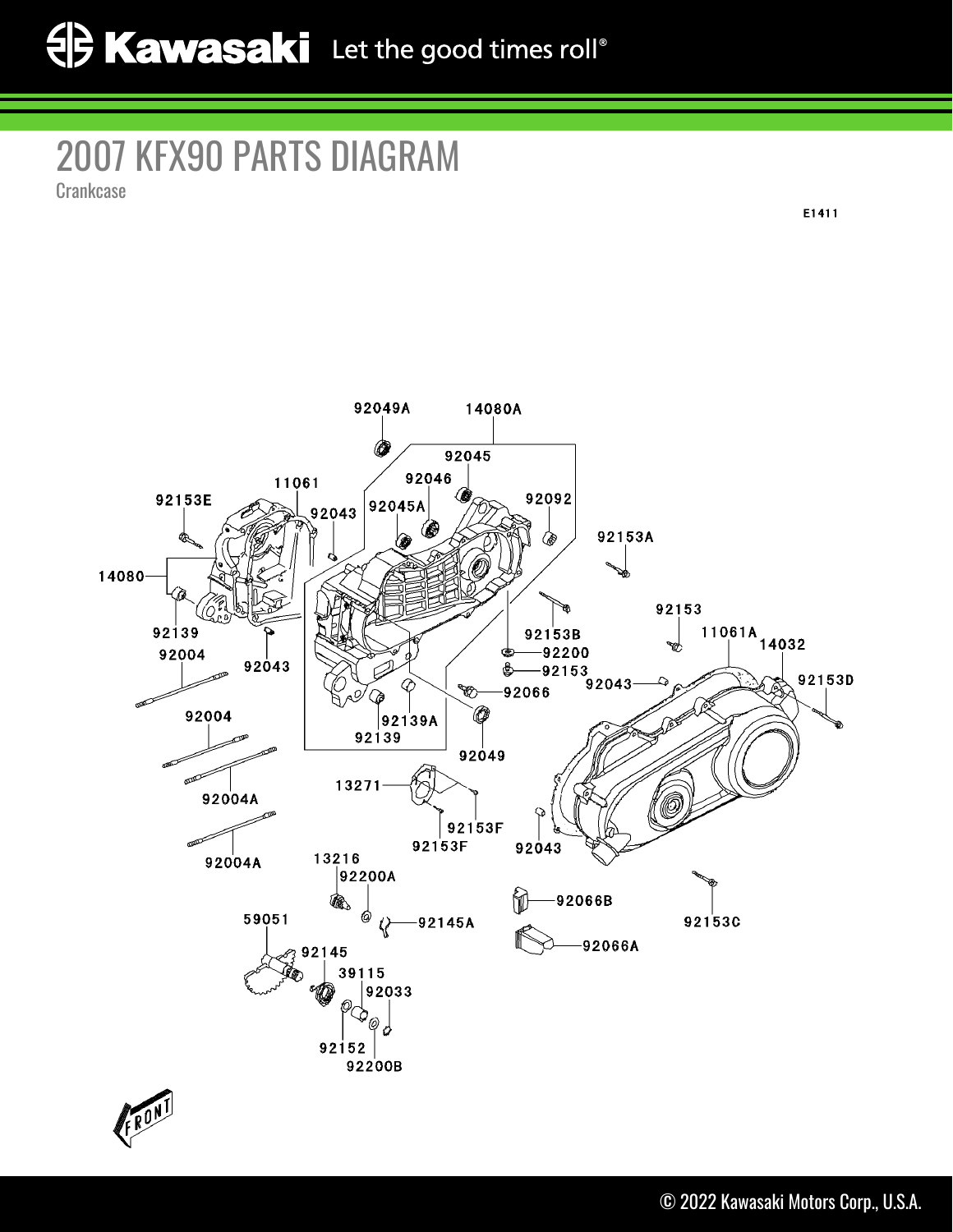## 2007 KFX90 PARTS LIST

**Crankcase** 

| <b>ITEM NAME</b>                        | <b>PART NUMBER</b> | <b>QUANTITY</b> |
|-----------------------------------------|--------------------|-----------------|
| GASKET, CRANK CASE (Ref # 11061)        | 11061-Y003         | 1               |
| GASKET, CLUTCH COVER (Ref # 11061A)     | 11061-Y007         | 1               |
| GEAR-COMP, KICK DRIVEN (Ref # 13216)    | 13216-Y002         | 1               |
| PLATE (Ref # 13271)                     | 13271-Y002         | 1               |
| COVER-CLUTCH, BLACK (Ref #14032)        | 14032-Y002-931     | 1               |
| CRANKCASE, RH (Ref #14080)              | 14080-Y001         | 1               |
| CRANKCASE, LH (Ref # 14080A)            | 14080-Y003         | 1               |
| SHAFT-IDLER, KICK (Ref # 39115)         | 39115-Y001         | 1               |
| GEAR-SPUR, KICK STARTER (Ref # 59051)   | 59051-Y001         | 1               |
| STUD,8X182.5 (Ref # 92004)              | 92004-Y002         | $\overline{2}$  |
| STUD,8X190.5 (Ref # 92004A)             | 92004-Y004         | $\overline{2}$  |
| RING-SNAP (Ref # 92033)                 | 92033-Y012         | 1               |
| PIN,8X14 (Ref # 92043)                  | 92043-Y012         | 4               |
| BEARING-BALL, 6203 (Ref # 92045)        | 92045-Y006         | 1               |
| BEARING-BALL, 6204 (Ref # 92045A)       | 92045-Y007         | 1               |
| BEARING-NEEDLE (Ref # 92046)            | 92046-Y003         | 1               |
| SEAL-OIL, 19.8X30X5 (Ref # 92049)       | 92049-Y001         | 1               |
| SEAL-OIL, 20X32X6 (Ref # 92049A)        | 92049-Y004         | 1               |
| PLUG, DRAIN (Ref # 92066)               | 92066-Y003         | 1               |
| PLUG (Ref # 92066A)                     | 92066-Y005         | 1               |
| PLUG (Ref # 92066B)                     | 92066-Y007         | 1               |
| BUSHING-RUBBER (Ref # 92092)            | 92092-Y002         | 1               |
| <b>BUSHING (Ref # 92139)</b>            | 92139-Y001         | $\overline{2}$  |
| BUSHING (Ref # 92139A)                  | 92139-Y002         | 1               |
| <b>SPRING (Ref # 92145)</b>             | 92145-Y001         | 1               |
| SPRING, KICK DRIVEN GEAR (Ref # 92145A) | 92145-Y011         | 1               |
| <b>COLLAR (Ref # 92152)</b>             | 92152-Y006         | 1               |
| BOLT, FLANGE, 8X12 (Ref # 92153)        | 92153-Y001         | $\overline{2}$  |
| BOLT, FLANGE, 8X45 (Ref # 92153A)       | 92153-Y036         | 6               |